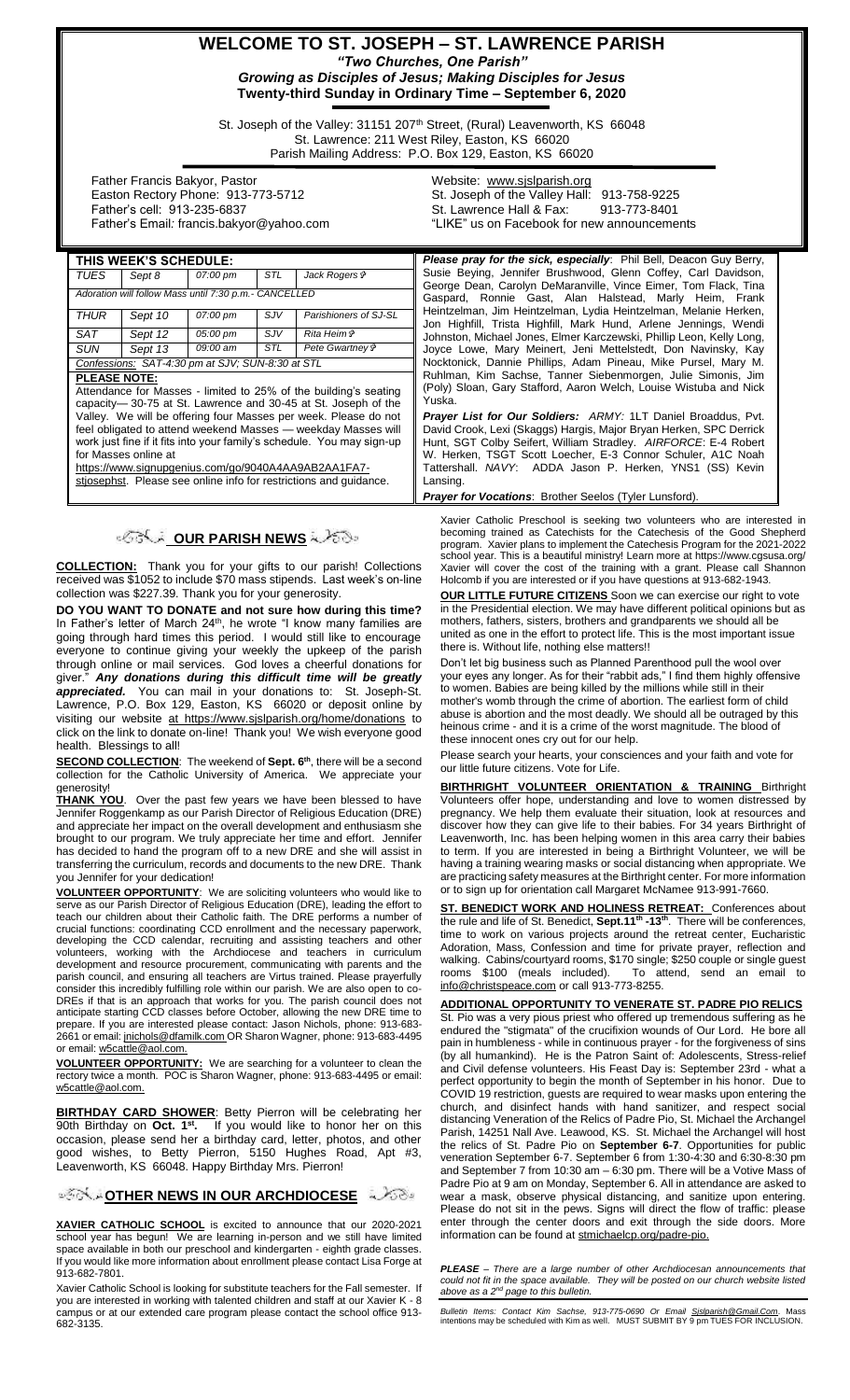**WELCOME TO ST. JOSEPH – ST. LAWRENCE PARISH** *"Two Churches, One Parish"* **Growing as Disciples of Jesus; Making Disciples for Jesus Sept. 6, 2020**

**PAGE 2 – bulletin (FOR POSTING ON THE CHURCH INTERNET SITE)**

**JOYFUL HOMES** is a new initiative designed to carry the spirit of the Convocation into our families. As the families of the Archdiocese of Kansas City in KS, we will be getting honest about the joys and struggles in our lives and serious about making one small change each month to invite more God-- more JOY into our homes. Will you join us? Get started with September's challenge at: www.archkcks.org/intentional

**SEPTEMBER 9TH DAY OF FASTING AND PRAYER FOR RACIAL HEALING** As members of the Mystical Body of Christ we proclaim the power of prayer and fasting to transform our world and cast out the demonic influences that divide our communities and destroy its peace. As our country continues to contend with the historically traumatic issue of racism, we realize along with our bishops the need "to beg God to heal our deeply broken view of each other, as well as our deeply broken society." (Open Wide Our Hearts, pastoral letter against racism)

Consequently, Archbishop Naumann invites and encourages all Catholics in the archdiocese to join him for a day of prayer and fasting on Wednesday, **September 9th**, the memorial of St. Peter Claver, to bring about racial healing in our communities. We fast to atone for the sins of racism that violate the sacredness of human life, and we pray for the healing of racial divisions that persist in our nation and our cities. We look to St. Peter Claver for his example and intercession in our prayers. St. Peter Claver, was a 17th century Spanish, Jesuit priest who heroically ministered in Columbia, South America to Africans kidnapped into slavery and fought to end the practice; he is patron saint of slaves, and ministry to African Americans. For ideas and resources on how your household and your parish can come<br>together in prayer for racial healing please visit: together in prayer for racial healing please visit: www.archkck.org/socialjustice

**CALLED AND GIFTED WORKSHOP** Discover God's Call for Your Life Saturday, **September 12, 2020** at Prince of Peace in Olathe. God is calling you to a unique purpose in life, a work of love that only you can do. You have received gifts in Baptism and Confirmation through which God intends His love to reach others. Discern your spiritual gifts and begin to discern God's call for your life. Come to the workshop and discover these gifts in you! Note: Should this be cancelled due to COVID restrictions, an e-mail

will be sent to those who have registered and refunds will be made.

### **KANSAS CITY MEMORIAL SERVICE FOR VICTIMS OF ABORTION**

Registration and details: www.popolathe.org/calledandgifted

Saturday, **Sept 12**; 11:00 am to 12:30 pm, Gate of Heaven Catholic Cemetery, 126th St. & Parallel Parkway, Kansas City, KS. Archbishop Joseph Naumann, Archdiocese of Kansas City in Kansas, will provide a reflection. Service will be in the chapel followed by a short procession to the memorial site at the cemetery. Solemn prayer services will be held nationwide to honor the memory of more than 60 million unborn victims of abortion. This is a national event. Local sponsors include Planned Parenthood Exposed, Archdiocese of Kansas City in Kansas, KC Coalition for Life and LIFE Runners. Local contact: Tina Jinkens, 785-615-8373, [tmjinkens@gmail.com](mailto:tmjinkens@gmail.com)

**THE VITAE FOUNDATION'S ANNUAL KANSAS CITY PRO-LIFE EVENT** Wednesday, **September 16**, 2020 – 7:00 pm at the Sheraton Overland Park Hotel. The featured speaker is Jason Chaffetz, former congressman from Utah who is an ardent supporter for life! He rose to Chairman of the powerful House Oversight & Government Reform Committee. Chaffetz is currently a Contributor on Fox News Networks and a Fellow at Harvard's Kennedy School, Institute of Politics. Dinner and program begin at 7 p.m. Registration is \$100. Social distancing guidelines are to be followed for safety of all. Livestream option is \$25. For more details and to reserve your seat, visit our website at www.VitaeFoundation.org/events or call 573-634- 4316.

**MARRIAGE ENCOUNTER WEEKEND:** Join us on the next Worldwide Marriage Encounter Weekend, **Sept 18th - 20th .** This will be a traditional, inperson, experience at the Savior Pastoral Center in Kansas City, Kansas. The option for a Virtual Weekend Experience, Nov. 13<sup>th</sup> - 15<sup>th</sup>, will be offered in conjunction with the scheduled traditional, in-person weekend. For more information, or to apply for a weekend, visit www.wwme4youandme.org, or call/email Deacon Tony & amp; Barb Zimmerman at 816-741-4066, [tonybarbz@prodigy.net.](mailto:tonybarbz@prodigy.net)

**FALL 40 DAYS FOR LIFE:** Join us for the Kick-off Rally of the Fall 40 Days for Life on **September 23rd** at 9:00 a.m. outside theCenter for Women's Health abortion facility, 4840 College Blvd, Overland Park, KS.40 Days for Life is an internationally coordinated 40-Day campaign that seeks to end abortion locally through prayer and fasting, community outreach, and a peaceful all-day vigil in front of abortion businesses. We are praying for BOTH surgical abortion facilities in Overland Park to close. The vigil runs Sept 23rd – Nov 1st from 7 a.m. – 7 p.m. daily. Sign up individually or register a group at 40daysforlife.com/overlandpark to be a part of this powerful prayer mobilization. Contact Wendy Curtis at 816.765.9477 with questions. Together we will protect women and save lives!

### **SCHOOL OF LOVE "AMORE" 2020 BENEFIT**

This year's Amore is now partly a digital "hybrid" event. That means you can view it online via live-stream, or you can join live in-person (safely, drive in style) at the filming with food, live music, and others. (Friends can gather in parking parties!) But however you join us you must sign up. Sign up is FREE, BUT NECESSARY. September 26<sup>th</sup>, 7:00-10:30pm (In person parking will open at 6:00pm), at 103rd & Mastin St. - Overland Park, Featuring Mikey Needleman Band. Mr. P'z Bar & Grill - car-side drive-in menu will be available

**VIRTUAL DAY OF SPIRITUAL REFRESHMENT FOR CAREGIVERS:** Caregiving is a holy vocation that truly imitates the loving example of Jesus Christ. But it is not an easy activity, and it can take a toll on the very people who bring great blessings to others. Fatigue, depression, frustration – these and other

effects can wear down the most conscientious caregiver, especially during the unprecedented times in which we are living. Presented by Maureen Pratt, Catholic Author and Speaker, Saturday **October 3**, 2020, from 9:30 AM to 4:00 PM. Hosted by the Archdiocese of Kansas City, Special Needs Ministry. For more information and to register go to www.archkck.org/special-needs.

**AMAZING PARISH:** Registration is filling fast for the upcoming Amazing Parish Conference hosted by our Archdiocese on **Oct. 19-21st** at the Overland Park Convention Center. Parish teams from around the country have already signed up to take part in this valuable training! Register Here: <https://amazingparish.org/>

What does an Amazing Parish look like? If you're ready to build an effective leadership team and improve the organizational health of your parish, we hope you'll join us. Amazing Parish gives busy pastors and their teams the tools they need to transform their parishes - moving from maintenance mode to mission communities that are truly alive! For more information: Parish Journey - A Pastor's First Steps, [https://amazingparish.org/get](https://amazingparish.org/get-started/#firststeps)[started/#firststeps](https://amazingparish.org/get-started/#firststeps) or call the Office of Evangelization at 913-721-1570

### •∕ের্স্ক**[R](http://www.google.com/url?sa=i&rct=j&q=&esrc=s&source=images&cd=&cad=rja&uact=8&ved=0CAcQjRxqFQoTCL3M6dfYlskCFQfIYwodK-sMqA&url=http://www.clipartpanda.com/categories/corner-scroll-design&psig=AFQjCNEcNGu-GRs-N_tcfj31hDOCKS7EqQ&ust=1447823402338642)ESOURCES ≈৴ে**ঃ

**PRAYER FROM POPE FRANCIS DURING THE CORONAVIRUS PANDEMIC** O Mary, you shine continuously on our journey as a sign of salvation and hope. We entrust ourselves to you, Health of the Sick. At the foot of the Cross you participated in Jesus' pain, with steadfast faith. You, Salvation of the Roman People, know what we need. We are certain that you will provide, so that, as you did at Cana of Galilee, joy and feasting might return after this moment of trial.

Help us, Mother of Divine Love, to conform ourselves to the Father's will and to do what Jesus tells us. He who took our sufferings upon Himself, and bore our sorrows to bring us, through the Cross, to the joy of the Resurrection. Amen.

We seek refuge under your protection, O Holy Mother of God. Do not despise our pleas – we who are put to the test – and deliver us from every danger, O glorious and blessed Virgin.

**"THE HISTORY & LEGACY OF IMMACULATA HIGH SCHOOL"** is now available for purchase from the publisher, Lulu.com. Access the link to order from Facebook pages "Forever Raiders", "Immaculata High School Alumni" or "The History & Legacy of Immaculata High School". Direct link is:

[http://www.lulu.com/shop/mary-ann-sachse-brown-and-marti-sachse-](http://www.lulu.com/shop/mary-ann-sachse-brown-and-marti-sachse-judson/the-history-legacy-of-immaculata-catholic-high-school-in-the-first-city-of-kansas/hardcover/product-24157407.html)

[judson/the-history-legacy-of-immaculata-catholic-high-school-in-the-first-city-of](http://www.lulu.com/shop/mary-ann-sachse-brown-and-marti-sachse-judson/the-history-legacy-of-immaculata-catholic-high-school-in-the-first-city-of-kansas/hardcover/product-24157407.html)[kansas/hardcover/product-24157407.html](http://www.lulu.com/shop/mary-ann-sachse-brown-and-marti-sachse-judson/the-history-legacy-of-immaculata-catholic-high-school-in-the-first-city-of-kansas/hardcover/product-24157407.html) This is a keepsake hardcover 120 page book with nearly 300 images. Available in color (best quality) or black and white.

**NEW FOSTER CARE WEBSITE:** You can make a difference in the lives of vulnerable children in Kansas! Sadly, every day in Kansas, children are removed from their homes by no fault of their own for a variety of reasons. Each of these children is a precious, unique gift from God who deserves a loving and safe environment where he or she can THRIVE! Because care of the orphan and works of mercy are part of the mission for all baptized Catholics, the Church is the solution to an overwhelmed Kansas foster system which is facing increased needs due to COVID-19.

Please visit the new Archdiocesan Foster Care Ministry Website at [www.archkcks.com/foster](http://www.archkcks.com/foster) to learn how you can help vulnerable children in our community and support the families who have answered the call to love and protect these children. If you are currently fostering or have adopted your child/ren from foster care, we want to connect with you to support you on your journey! Please join the Archdiocesan Foster Family by registering here: [www.archkck.org/fostercaredatabase](http://www.archkck.org/fostercaredatabase)

#### **NEW END-OF-LIFE RESOURCE GUIDE IS NOW AVAILABLE**

The Ethics Council that serves Archbishop Naumann has produced a comprehensive resource for end-of-life planning titled "Catholic Guide For-End-Of Life and Establishing of Advance Directives". The purpose of the guide is to assist the faithful in making wise decisions about complex treatments in grave illness or as life's end approaches in accordance with the teachings of our Catholic faith. It also includes two Appendices for a Durable Power of Attorney and an Advance Directive form. For a free digital copy of the Guide, visit [www.archkck.org/prolife-end-of-life-care](http://www.archkck.org/prolife-end-of-life-care)

**SAFE ENVIRONMENT PROGRAM - ADULT TRAINING (VIRTUS)** Effective Immediately In light of the current health conditions, one prudent and preventative measure we are taking is to make the VIRTUS Protecting God's Children for Adults training available Online as an option. Effective immediately, due to COVID-19, the Archdiocesan requirement for attending a VIRTUS Protecting God's Children for Adults workshop live session will be suspended and the option of the online version of the module can be offered in lieu of live training. This is a temporary safety precaution, and parishes may still offer the live training session available as an option if they prefer as long as the local county and state ordinances in effect at the time of the event are followed. Please note, the training must still be completed prior to participants working around youth, but the requirement may now temporarily be met by completing the online Protecting God's Children module. Individuals needing to attend a session will be offered the option of the online module at the time of registration. They will still need to follow the background screening and policy completion process at the time of registration. Individuals who are already currently registered for an upcoming live session, may log back into their account and change to the online module. These procedures will be reviewed and updated periodically as needed and are in place to protect you, those you work with, and your family. Please stay safe and healthy and continue to pray for all our brothers and sisters in Christ! We are praying for all of you and your families. If you have questions, please contact Sandy Vielhauer at svielhauer@archkck.org or Jenifer Valenti at jvalenti@archkck.org. May God bless you and keep you safe.

**PLANNED GIVING BRIEF:** Our Catholic Church has spanned the centuries and the globe and through all previous pandemics and disasters has been a source of charity to all through its parish priests and religious. We invite you to make a grateful response to God for these gifts by planning a deferred gift to your parish. Visit CatholicPlannedGiving.org to learn how to accept this invitation.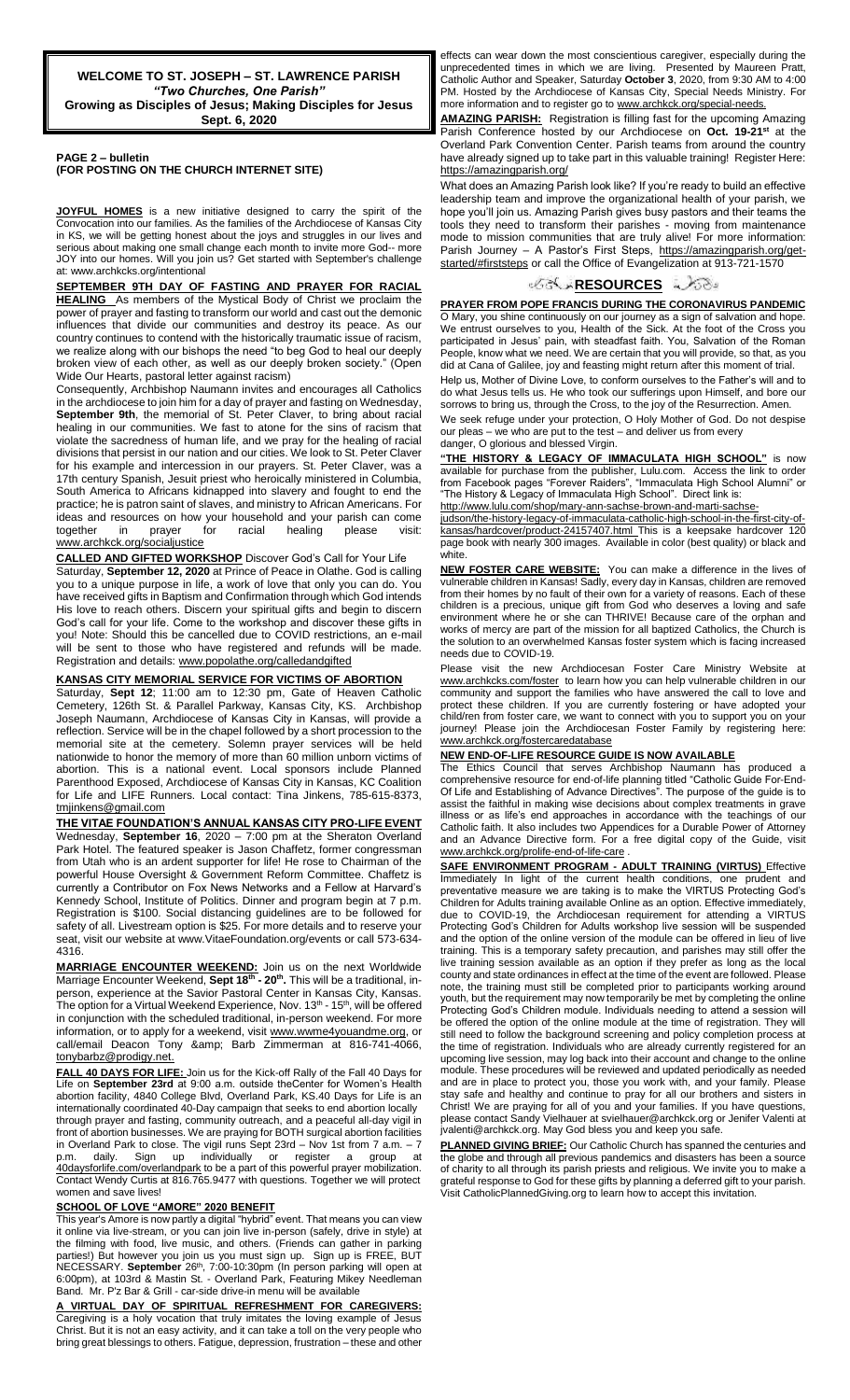# 23ndSunday of Ordinary Time, A. (9/6/2020).

Texts:

First Reading. Ez. 33:7-9

Second Reading. Rom. 13:8-10

Third Reading. Mt. 18:15-20

Theme: Forgiveness and Reconciliation.

Congregation: St. Joseph of the Valley-St. Lawrence Parish, Easton/Kansas.

Dear brothers and sisters,

Warn greetings to you all again. I hope you are all keeping well with the

virus.

A young woman, Lydia, strayed from the church as a teenager. After nine years of experimenting with atheism, spiritism, and new age, she found her way back again to the church, by the grace of God. Relating her story, Lydia says that her the most in all her nine years of spiritual exile is that nobody in the church missed her. Nobody ever phoned or visited to find out what was wrong. "I got the impression that the church does not want her," she said. Of course, the church wants her. But what we are doing to help the many men and women in her situation find a way back into full communion with the church?

Today, the twenty third Sunday of ordinary time, the holy mother church reminds us of our responsibility towards one another and our society. Most importantly, she reminds us that dialogue and mutual love is the best method of to promote reconciliation.

In the first reading, God reminds us through the Prophet Ezekiel, that we have a responsibility towards one another. This is especially, with regards to counselling and warning others of the consequences of their actions in order to save them. It takes love to warn, counsel or advice someone. So, we are to do this with love.

To say that we have a responsibility towards others, is also to say that it has its own consequence for us too. Therefore, the Lord says: "I will hold you responsible." It is our duty to speak out, counsel, and even warn our brothers and sisters, children, friends, and relatives when the are missing their path. Being indifferent to the decay (especially moral, cultural, and spiritual) in our family, society, or community could be our own detriment in future. So, the onus lies on us to be our brother's keeper. This is what God is saying.

Unfortunately, today while things go wrong, some of us prefer to keep quiet, join the majority, or pretend that nothing wrong. We must make ourselves heard. This is because, the indifference or silence display today might haunt us tomorrow. However, we must be mindful that God says: "I do not delight in the death of a sinner, let him repent and live, (Ezek.18:23). So,